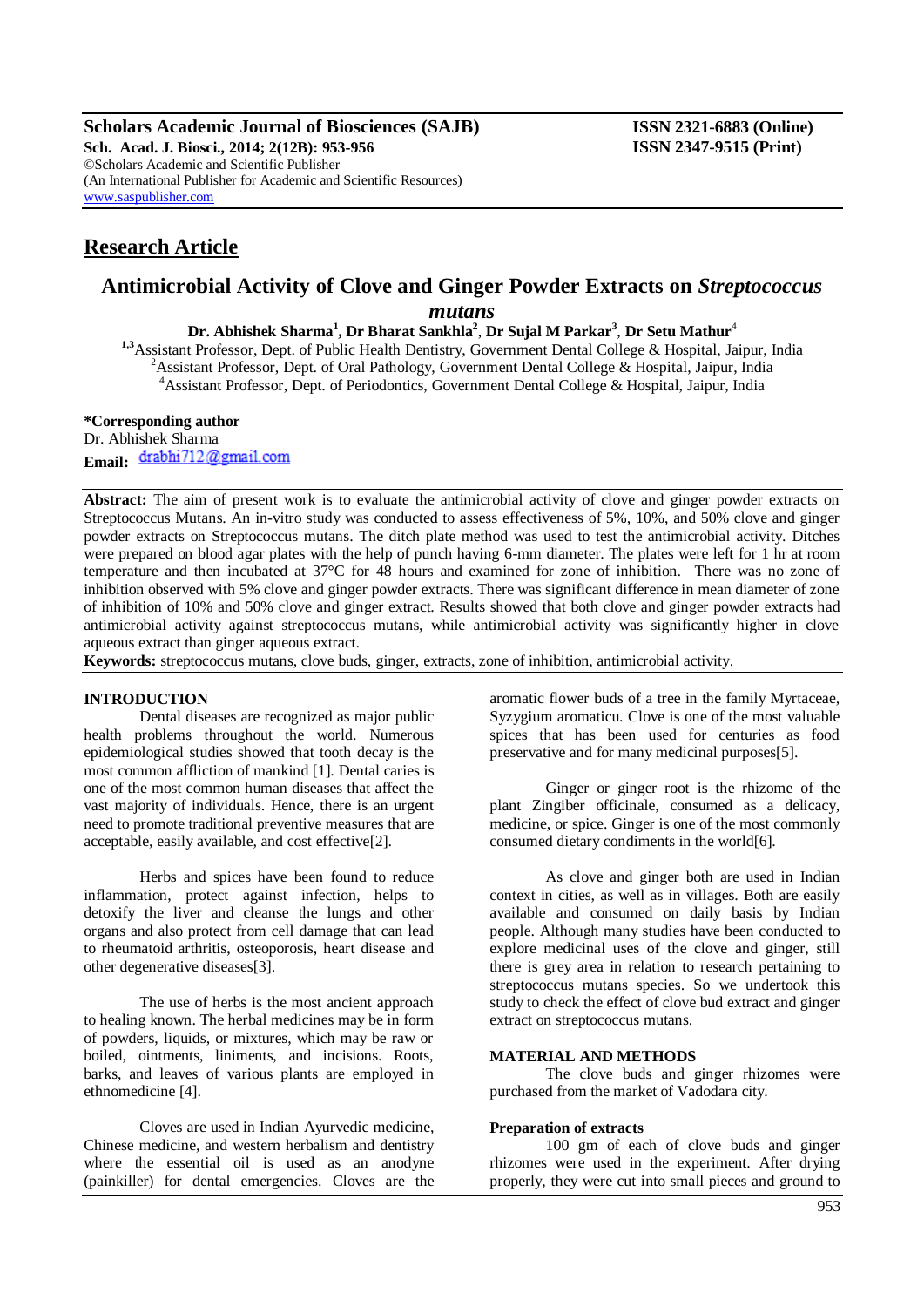powder in a ball mill. The weighted powder i.e. 5 gm, 10 gm and 50 gm was kept separately in sterile, dry screw-capped bottles, which were stored in a dry cool place for one week before aqueous extraction. 10 ml of sterile water was added to each bottle of powder. The extracts were allowed to soak for 48 hours before the mixtures were centrifuged at 2,000 rpm for 10 minutes. The supernatants were passed through a 0.45 mm membrane filter; the extracts were prepared at 5, 10 and 50 % concentrations (v/v) and stored in 5 ml portions at 20°C.

## **Micro-organism**

The test miro-organism S Mutans was obtained from Institute of Microbial Technology, Chandigarh, India.

## **Preparation of Culture Media**

S Mutans was added to nutrient broth and then sub-cultured onto nutrient agar plate and incubated anaerobically at  $37<sup>0</sup>$  for 24 hours. The inoculum for antimicrobial activity was prepared by adjusting the density of organism to approximately  $10^8$  colony forming units/ml with the help of 0.5 Mcfurland opacity standards. Lastly it was inoculated on blood agar plate by lawn culture method.

## **Antimicrobial susceptibility testing**

The ditch plate method was used to test the antimicrobial activity. Ditches were prepared on blood agar plates with the help of punch having 6-mm diameter. On each petri dish, four ditches were made and labeled for various concentrations of clove buds

and ginger rhizomes extract. 50 micro-litres each of 5%, 10% and 50% clove and ginger extracts were introduced into equal sized ditches made on petri dishes. Sterile distilled water was used as control. The plates were left for 1 hr at room temperature and then incubated at 37°C for 48 hours and examined for zone of inhibition. The average of those zones was recorded in millimeters.

#### **Statistical analysis**

The antimicrobial activity indicated by an inhibition zone surrounding the ditch containing the clove buds and ginger rhizomes extract was recorded if the zone of inhibition. The experiments were performed 4 times and the mean values of the diameter of inhibition zones with  $\pm$  standard deviations were calculated. The significant mean differences of diameter of inhibition zones between two extract was analyzed by using unpaired t test. Statistical Package for Social Sciences (SPSS version 17, SPSS Inc., Chicago) was used for analysis.  $P < 0.05$  was taken as statistically significant.

## **RESULTS**

The inhibition zone of S. mutans for two extracts were observed at various concentrations (5%, 10% and 50%) for 24 h incubation period. There was no zone of inhibition observed with 5% concentration for both clove buds and ginger rhizomes extract. There was a statistical significant result ( $P < 0.05$ ) when the mean diameter of inhibition zones for clove buds and ginger rhizomes extract were compared at concentration of 10% and 50%.

|               | Zone of inhibition (mm) |  |               |   |                 |
|---------------|-------------------------|--|---------------|---|-----------------|
|               |                         |  | Mean $\pm SD$ |   |                 |
| Concentration |                         |  |               |   |                 |
| 5%            |                         |  |               |   |                 |
| 10%           |                         |  |               | ി | $2.02 \pm 0.20$ |
| 50%           |                         |  |               |   | $4.12 \pm 0.19$ |

|  |  |  | Table-1: Effect of various concentrations of clove bud extracts on streptococcus mutans |
|--|--|--|-----------------------------------------------------------------------------------------|
|--|--|--|-----------------------------------------------------------------------------------------|

|  |  |  | Table-2: Effect of various concentrations of ginger extracts on streptococcus mutans |  |  |  |  |  |
|--|--|--|--------------------------------------------------------------------------------------|--|--|--|--|--|
|--|--|--|--------------------------------------------------------------------------------------|--|--|--|--|--|

|               | Zone of inhibition (mm) |     |     |     | Mean $\pm SD$   |  |
|---------------|-------------------------|-----|-----|-----|-----------------|--|
| Concentration | 7                       | Z,  |     | ∠⊿  |                 |  |
| 5%            |                         |     |     |     |                 |  |
| 10%           | 0.6                     | 0.5 | 0.5 | 0.7 | $0.57 \pm 0.09$ |  |
| 50%           |                         |     | うつ  |     | $2.07 \pm 0.09$ |  |

**Table- 3: Comparison of mean zone of inhibitions of various concentrations of CLOVE and Ginger aqueous extract**

|                                 | UALL AUL |                 |                 |              |            |  |  |  |
|---------------------------------|----------|-----------------|-----------------|--------------|------------|--|--|--|
| Concentrations<br>Clove extract |          |                 | Ginger extract  | t-value (df) | p-value    |  |  |  |
|                                 |          | Mean $\pm$ SD   | Mean $\pm$ SD   |              |            |  |  |  |
|                                 | 5%       |                 |                 |              |            |  |  |  |
|                                 | 10%      | $2.02 \pm 0.20$ | $0.57 \pm 0.09$ | 13.22(6)     | 0.00001(S) |  |  |  |
|                                 | 50%      | $4.12 \pm 0.19$ | $2.07 \pm 0.09$ | 19.50(6)     | 0.0001(S)  |  |  |  |

 $S =$ Significant df = degree of freedom

level of significane p-value <0.05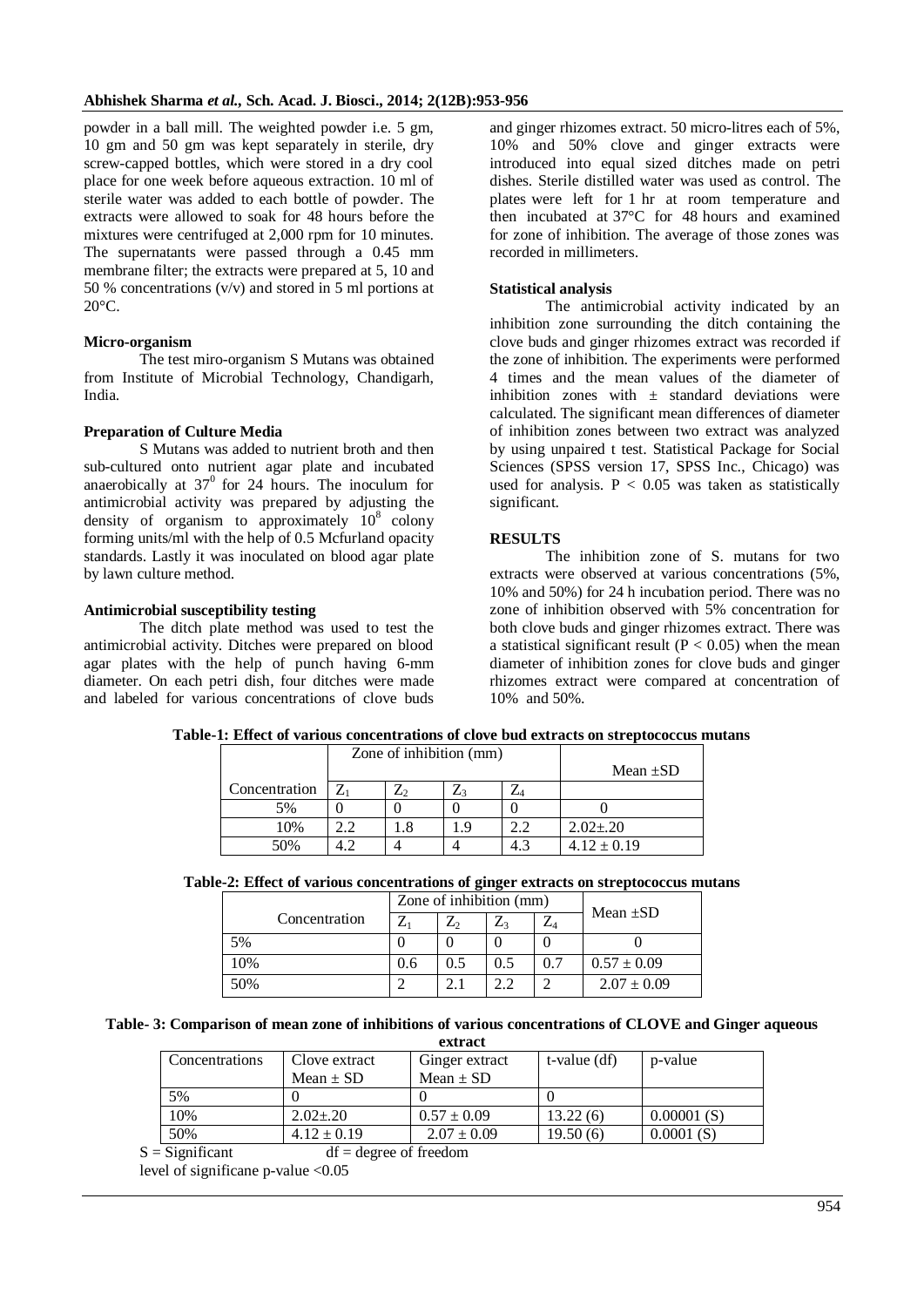#### **DISCUSSION**

Medicinal plants continue to be an important therapeutic aid for alleviating the ailments of humankind. Today, there is a renewed interest in traditional medicine and an increasing demand for more drugs from plant sources. This revival of interest in plant-derived drugs is mainly due to the current widespread belief that "green medicine" is safe and more dependable than the costly synthetic drugs, many of which have adverse side effects[7].

An attempt has been made to enrich the knowledge of antibacterial activity of 5%, 10%, and 50% crude extract of clove buds and ginger rhizomes on S Mutans. Through the extensive literature review it has been concluded the beneficial aspects of plant derived drugs as good source of antibiotics, antioxidants and anti-inflammatory agents[8,9].

 In the present study maximum antimicrobial activity of CLOVE extract with mean zone of inhibition of  $4.12$  mm  $\pm$  0.19 mm was found at 50% concentration. Our results are in line with the findings of the study conducted by Rahim et al [10].

The antimicrobial activities of clove have been proved against several bacteria and fungal strains. Sofia et al. tested the antimicrobial activity of different Indian spice plants as mint, cinnamon, mustard, ginger, garlic and clove. The only sampled that showed complete bactericidal effect against all the food-borne pathogens tested Escherichia coli (E. coli), Staphylococcus aureus and Bacillus cereus was the aqueous extract of clove at 3%. At the concentration of 1% clove extract also showed good inhibitory action[11].

Several constituents of clove has been identified, mainly eugenol, eugenyl acetate, betacaryophyllene, 2-heptanone, acetyleugenol, alphahumulene, methyl salicylate, isoeugenol, methyleugenol, phenyl propanoides, dehydrodieugenol, trans-confireryl aldehyde, biflorin, kaempferol, rhamnocitrin, myricetin, gallic acid, ellagic acid and oleanolic acid. The main constituents of essential oil are phenylpropanoides such as carvacrol, thymol, eugenol and cinnamaldehyde[12-13].

We found that 10% ginger extract inhibited the growth of streptococcus mutans which is also confirmation of the findings of the study conducted by Giriraju A et al. [14]. The difference observed could be attributed to variations in the quality of ginger used, differences in the microbiological techniques used. "Spicy to the tongue, yet soothing to the digestive tract" are how herbalist Steven Foster describes the rhizome (or root) that's been prized for more than 4000 years. From its use in breads baked by ancient Greeks to ginger and spicy cuisine, ginger (Z. officinale) is a popular flavoring agent. The active compounds contained in ginger are divided into two groups: volatile essential oils and fragrant or harsh phenol compounds [15].

The results of present study have provided the justification for therapeutic potential of spices. The practice of using spices as supplementary or alternative medicine in developing countries like India will not reduce only the clinical burden of drug resistance development but also the side effects and cost of the treatment with allopathic medicine. Further clinical evaluation of spices in vivo experiments is required to be carried for low cost treatment with few side effects and for prevention of oral diseases.

Comparison of the degrees of inhibition of the various botanical extracts from different studies cannot be exactly justifiable, since the experiments were performed on different extracts (ie aqueous, ethanolic extracts) and not on pure compounds. Further experiments with a narrower range may be proved useful in determining the effective concentrations of the clove and ginger extracts.

## **REFERENCES**

- 1. Prabhakar AR, Ahuja V, Basappa N; Effect of Curry Leaves, Garlic and Tea Tree Oil on Streptococcus Mutans and Lactobacilli in Children: A Clinical and Microbiological Study. Pesq Bras Odontoped Clin Integ, 2009; 9(3):259-263.
- 2. Prashant GM, Chandu GN, Murulikrishna KS, Shafiulla MD; The effect of mango and neem extract on four organisms causing dental caries: Streptococcus mutans, Streptococcus salivarius, Streptococcus mitis, and Streptococcus sanguis: An in vitro study. Indian J Dent Res, 2007; 18(4):148- 51.
- 3. Surh YJ; Anti-tumor promoting potential of selected spice ingredients with antioxidative and anti-inflammatory activities: a short review. Food Chem Toxicol, 2002; 40:1097-1100
- 4. Onyeagba RA, Ugbogu O.C, Okeke CU, Iroakasi O; Studies on the antimicrobial effects of garlic<br>(Allium sativum Linn). ginger (Zingiber sativum Linn), ginger (Zingiber officinaleRoscoe) and lime (Citrus aurantifoliaLinn). Afr. J. Biotechnol, 2004; 3(10):552-554,
- 5. [Cortés-Rojas DF,](http://www.ncbi.nlm.nih.gov/pubmed?term=Cort%C3%A9s-Rojas%20DF%5BAuthor%5D&cauthor=true&cauthor_uid=25182278) [de Souza CR,](http://www.ncbi.nlm.nih.gov/pubmed?term=de%20Souza%20CR%5BAuthor%5D&cauthor=true&cauthor_uid=25182278) [Oliveira WP;](http://www.ncbi.nlm.nih.gov/pubmed?term=Oliveira%20WP%5BAuthor%5D&cauthor=true&cauthor_uid=25182278) Clove (Syzygium aromaticum): a precious spice. [Asian Pac J Trop Biomed.](http://www.ncbi.nlm.nih.gov/pubmed/25182278) 2014;4(2):90-6.
- 6. Panpatil VV; In vitro evaluation on antioxidant and antimicrobial activity of spice extracts of ginger, turmeric and garlicJ Pharmacogn Phytochem, 2013; 2 (3): 143-148)
- 7. Al lafi T, Ababneh H; The effect of the extract of the miswak (chewing sticks) used in Jordan and the Middle East on oral bacteria. Int Dent J, 1995; 45(3):218-22.
- 8. Mathur A, Purohit R, Mathur D, Prasad G.BKS, Dua V.K; [Phytochemical investigation and in vitro](http://www.pelagiaresearchlibrary.com/der-pharmacia-sinica/vol2-iss2/DPS-2011-2-2-270-275.pdf) [antimicrobial activity of different parts of Ficus](http://www.pelagiaresearchlibrary.com/der-pharmacia-sinica/vol2-iss2/DPS-2011-2-2-270-275.pdf)